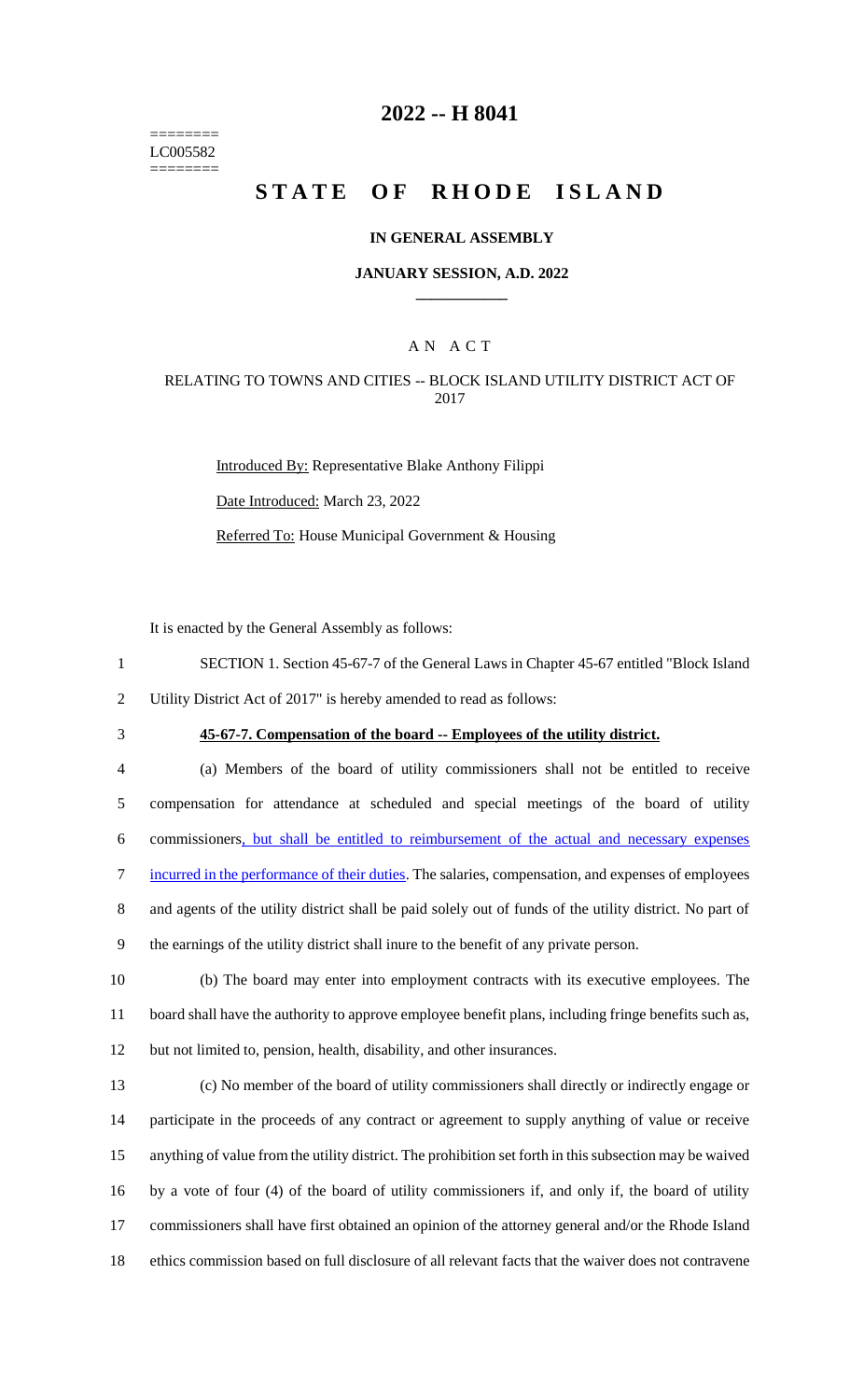- 1 state law and is otherwise in the best interests of the consumers served by the utility district.
- 2 SECTION 2. This act shall take effect upon passage.

======== LC005582  $=$